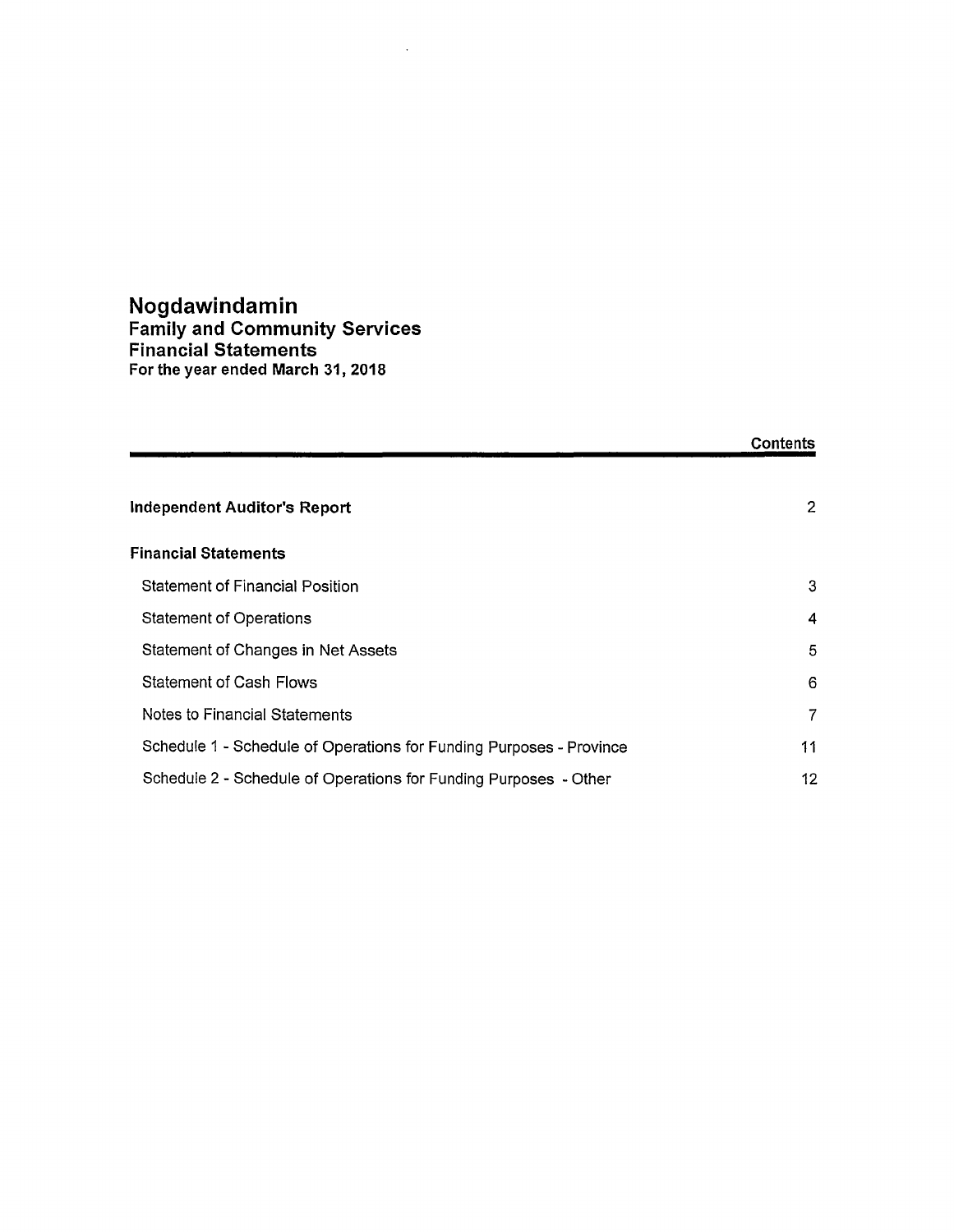

Tel: 705-945-0990<br>Fax: 705-942-7979 Toll-Free: 800-520-3005 www.bdo.ca

BDO Canada LLP 747 Queen Street E PO Box 1109 Sault Ste. Marie ON P6A 5N7 Canada

# **Independent Auditor's Report**

#### To the Members of Nogdawindamin Family and Community Services

We have audited the accompanying financial statements of Nogdawindamin Family and Community Services, which comprise the statements of financial position as at March 31, 2018, March 31, 2017 and April 1, 2016, and the statements of operations, changes in net assets and cash flows for the years ended March 31, 2018 and March 31, 2017 and a summary of significant accounting policies and other explanatory information.

### Management's Responsibility for the Financial Statements

Management is responsible for the preparation and fair presentation of these financial statements in accordance with Canadian public sector accounting standards, and for such internal control as management determines is necessary to enable the preparation of financial statements that are free from material misstatement, whether due to fraud or error.

#### Auditor's Responsibility

Our responsibility is to express an opinion on these financial statements based on our audits. We conducted our audits in accordance with Canadian generally accepted auditing standards. Those standards require that we comply with ethical requirements and plan and perform the audit to obtain reasonable assurance about whether the financial statements are free from material misstatement.

An audit involves performing procedures to obtain audit evidence about the amounts and disclosures in the financial statements. The procedures selected depend on the auditors' judgment, including the assessment of the risks of material misstatement of the financial statements, whether due to fraud or error. In making those risk assessments, the auditor considers internal control relevant to the entity's preparation and fair presentation of the financial statements in order to design audit procedures that are appropriate in the circumstances, but not for the purpose of expressing an opinion on the effectiveness of the entity's internal control. An audit also includes evaluating the appropriateness of accounting policies used and the reasonableness of accounting estimates made by management, as well as evaluating the overall presentation of the financial statements.

We believe that the audit evidence we have obtained is sufficient and appropriate to provide a basis for our audit opinion.

#### Opinion

In our opinion, the financial statements present fairly, in all material respects, the financial position of Nogdawindamin Family and Community Services as at March 31, 2018, March 31, 2017 and April 1, 2016 and the results of its operations and cash flows for the years ended March 31, 2018 and March 31, 2017 in accordance with Canadian public sector accounting standards.

arada LLP

Chartered Professional Accountants, Licensed Public Accountants

Sault Ste. Marie, Ontario August 21, 2018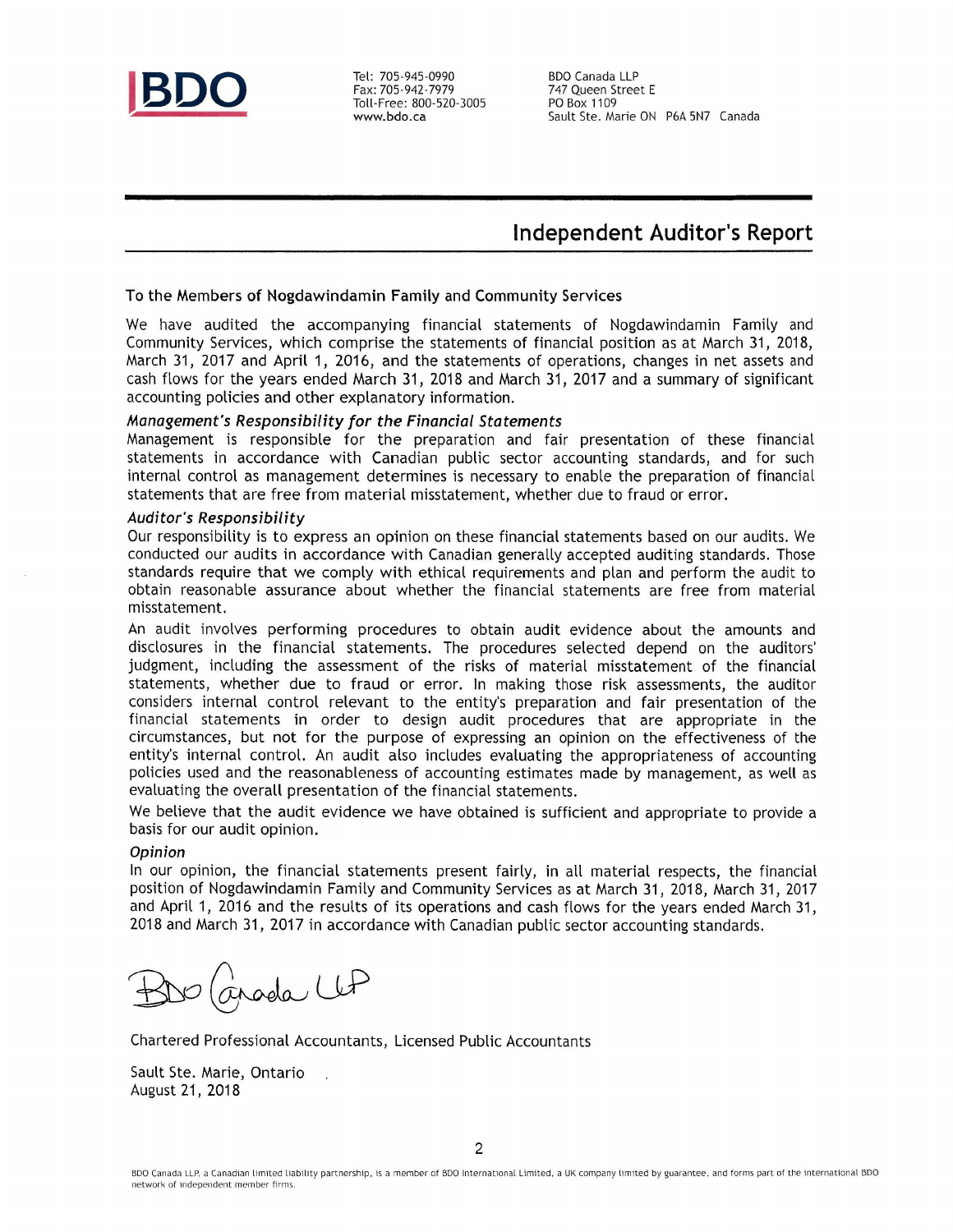# Nogdawindamin Family and Community Services Statement of Financial Position

|                                                                                                              |    |                                                 |                                                 | April 1,                                     |
|--------------------------------------------------------------------------------------------------------------|----|-------------------------------------------------|-------------------------------------------------|----------------------------------------------|
| March 31                                                                                                     |    | 2018                                            | 2017                                            | 2016                                         |
| <b>Assets</b>                                                                                                |    |                                                 |                                                 |                                              |
| Current<br>Cash<br>Accounts receivable<br>Prepaid expenses                                                   | \$ | 3,042,265<br>241,460<br>138,681                 | \$<br>902,588<br>473,022<br>142,163             | \$<br>1,133,275<br>241,987<br>78,530         |
|                                                                                                              |    | 3,422,406                                       | 1,517,773                                       | 1,453,792                                    |
| Capital assets (Note 3)                                                                                      |    | 2,932,483                                       | 1,222,169                                       | 952,381                                      |
|                                                                                                              | S. | 6,354,889                                       | \$<br>2,739,942                                 | \$<br>2,406,173                              |
| <b>Liabilities and Net Assets</b><br>Current<br>Accounts payable and accrued liabilities<br>Deferred revenue | \$ | 2,322,911<br>485,046                            | \$<br>1,032,698<br>2,079                        | \$<br>575,434<br>1,605                       |
|                                                                                                              |    | 2,807,957                                       | 1,034,777                                       | 577,039                                      |
| Net assets<br>Reserves (Note 6)<br>Investment in capital assets<br>Unrestricted net deficit                  |    | 866,228<br>2,932,483<br>(251, 779)<br>3,546,932 | 635,666<br>1,222,169<br>(152, 670)<br>1,705,165 | 961,340<br>952,381<br>(84, 587)<br>1,829,134 |
|                                                                                                              | \$ | 6,354,889                                       | \$<br>2,739,942                                 | \$<br>2,406,173                              |

On behalf of the Board:<br>CLAINI StDN<br>Fern Americane Director

The accompanying notes are an Integral part of these financial statements.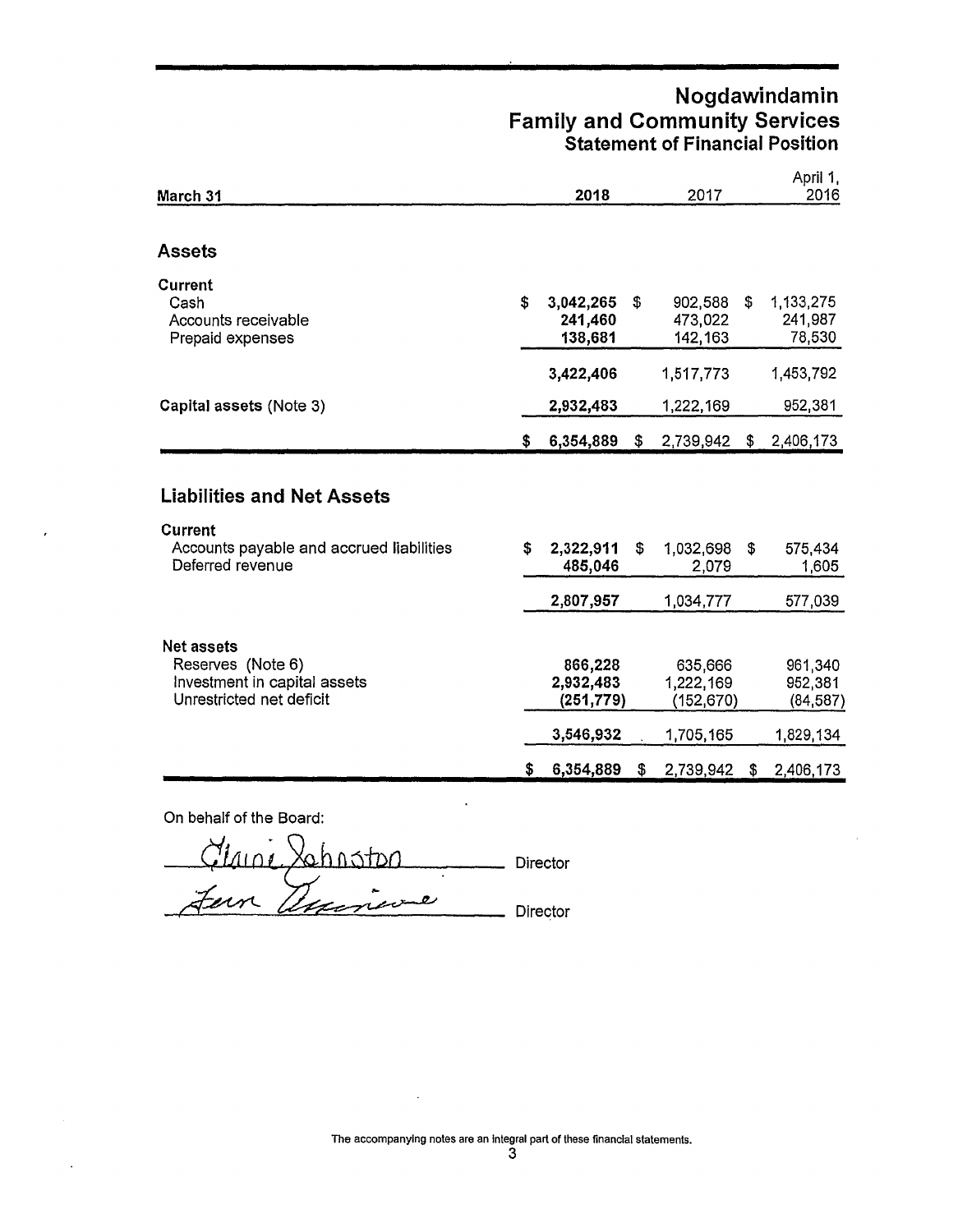# Nogdawindamin Family and Community Services

|                                                                    | <b>Statement of Operations</b> |                  |
|--------------------------------------------------------------------|--------------------------------|------------------|
| For the year ended March 31                                        | 2018                           | 2017             |
|                                                                    |                                |                  |
| Revenue                                                            |                                |                  |
| Ministry of Community and Social Services                          | \$<br>1,942,721                | \$<br>1,942,721  |
| Ministry of Community and Social Services - Youth justice          | 75,000                         | 77,000           |
| Ministry of Community and Social Services - Child welfare capacity | 17,770,268                     | 7,184,300        |
| Ministry of Community and Social Services - Mental health          | 11,568                         | 9,515            |
| Ministry of Community and Social Services - Youth in transition    | 75,000                         | 70,000           |
| Mental Health Canada                                               |                                | 60,905           |
| Department of Indigenous Services Canada                           | 1,576,950                      |                  |
| Department of Indigenous Services Canada - CHRT                    | 549,564                        |                  |
| Alternative care                                                   | 618,344                        | 2,850,048        |
| Children's special allowance                                       | 394,365                        |                  |
| Ontario child benefit                                              | 1,065                          |                  |
| Disability tax credit                                              | 36,855                         |                  |
| Other                                                              | 113,934                        | 75,085           |
|                                                                    |                                |                  |
|                                                                    | 23, 165, 634                   | 12,269,574       |
| <b>Expenses</b>                                                    |                                |                  |
| Admission prevention                                               | 394,380                        |                  |
| Advertising and promotion                                          | 91,122                         | 149,938          |
| Alternative care payments                                          | 2,824,123                      | 1,305,227        |
| Alternative care appreciation                                      | 49,717                         | 47,883           |
| Automotive                                                         | 136,050                        | 104,101          |
| Bank charges and interest                                          |                                |                  |
| Board                                                              | 4,104                          | 2,571            |
| Capacity development                                               | 47,955                         | 26,164           |
| Equipment rental                                                   | 374,316                        | 129,355          |
| Health and related costs                                           | 59,113                         | 57,037           |
| Insurance                                                          | 152,214                        |                  |
|                                                                    | 121,689                        | 59,288           |
| Mental health training                                             | 152,788                        | 70,420           |
| Postage, stationary and office supplies                            | 238,753                        | 124,731          |
| Prevention - community support                                     | 669,079                        | 669,079          |
| - family support                                                   | 3,387,697                      | 1,091,198        |
| Professional fees                                                  | 25,696                         | 58,892           |
| Program resources                                                  | 154,737                        | 26,253           |
| Purchased services                                                 | 566,389                        | 153,883          |
| Relocation                                                         | 3,145                          | 3,258            |
| Rent                                                               | 541,547                        | 309,547          |
| Repairs and maintenance                                            | 178,659                        | 182,736          |
| Salaries - staff                                                   | 8,013,294                      | 5,782,099        |
| - on call                                                          | 79,258                         | 40,220           |
| - benefits                                                         | 1,419,573                      | 1,013,920        |
| Start-up                                                           | 45,598                         | 38,827           |
| Telephone                                                          | 115,061                        | 89,999           |
| Training and recruitment                                           | 260,210                        | 189,041          |
| Travel                                                             | 693,534                        | 366,437          |
| Youth retreat                                                      | 6,755                          | 7,522            |
|                                                                    | 20,806,556                     | 12,099,626       |
| Revenue over expenses before amortization                          | 2,359,078                      | 169,948          |
| <b>Amortization of capital assets</b>                              | 517,311                        | 293,917          |
| <b>Excess (deficiency) of revenue over expenses (Note 12)</b>      |                                |                  |
|                                                                    | \$<br>1,841,767                | \$<br>(123, 969) |

 $\bar{\chi}$ 

The accompanying notes are an integral part of these financial statements.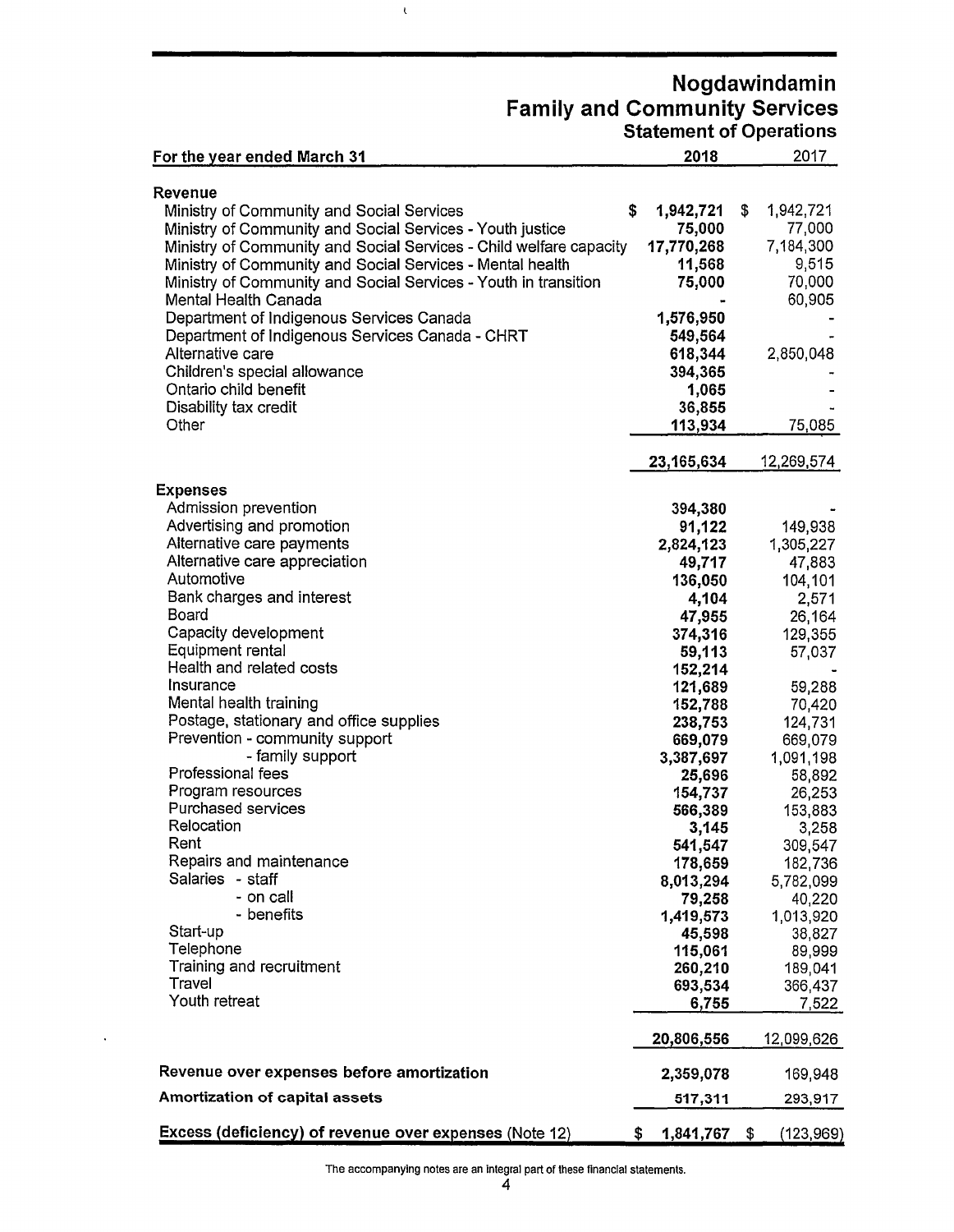# Nogdawindamin Family and Community Services Statement of Changes in Net Assets

|                                                                                                     |               | Invested in Unrestricted                  |     |                                          |                          |
|-----------------------------------------------------------------------------------------------------|---------------|-------------------------------------------|-----|------------------------------------------|--------------------------|
|                                                                                                     |               | <b>Reserves Capital Assets Net Assets</b> |     |                                          | Total                    |
| Balance at March 31, 2016                                                                           | \$<br>961,340 | \$<br>952,381                             | \$  |                                          | $(84,587)$ \$ 1,829,134  |
| 2017                                                                                                |               |                                           |     |                                          |                          |
| Excess (deficiency) of<br>revenues over expenses<br>Capital assets acquired<br>Transfer to reserves | (325,674)     | (293, 917)<br>563,705                     |     | 169,948<br>(563, 705)<br>325,674         | (123, 969)               |
| Balance at March 31, 2017                                                                           | 635,666       | 1,222,169                                 |     | (152, 670)                               | 1,705,165                |
| 2017                                                                                                |               |                                           |     |                                          |                          |
| Excess (deficiency) of<br>revenues over expenses<br>Capital assets acquired<br>Transfer to reserves | 230,562       | (517, 311)<br>2,227,625                   |     | 2,359,078<br>(2, 227, 625)<br>(230, 562) | 1,841,767                |
| Balance at March 31, 2018                                                                           | \$<br>866,228 | \$2,932,483                               | \$. |                                          | $(251,779)$ \$ 3,546,932 |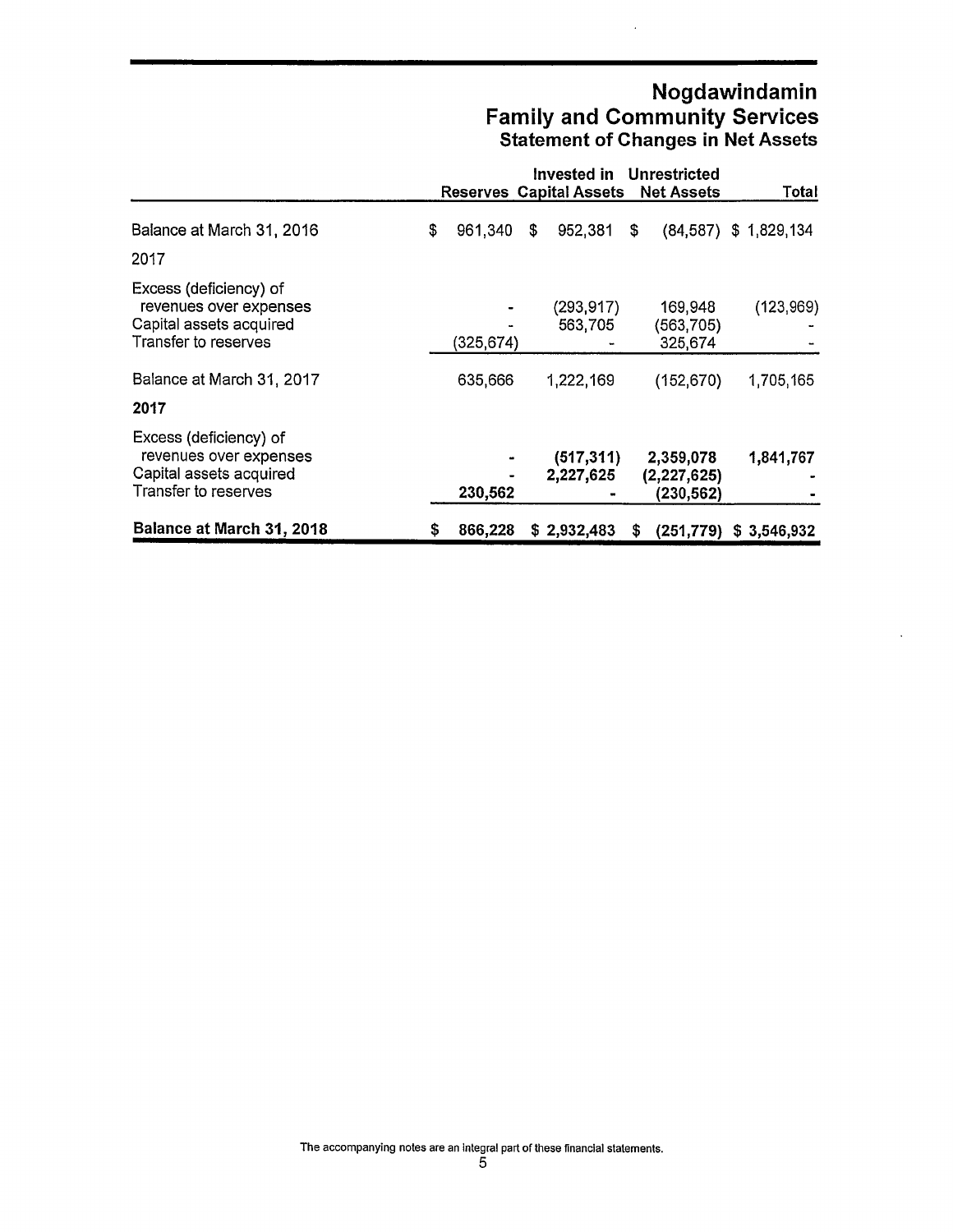# Nogdawindamin Family and Community Services Statement of Cash Flows

| For the year ended March 31                                                                                                                             |    | 2018                                     | 2017                                      |
|---------------------------------------------------------------------------------------------------------------------------------------------------------|----|------------------------------------------|-------------------------------------------|
| Cash flows from operating activities<br>Excess (deficiency) of revenue over expenses<br>Item not involving cash                                         | \$ | 1,841,767                                | \$<br>(123, 969)                          |
| Amortization of capital assets                                                                                                                          |    | 517,311                                  | 293,917                                   |
|                                                                                                                                                         |    | 2,359,078                                | 169,948                                   |
| Changes in non-cash working capital balances<br>Accounts receivable<br>Prepaid expenses<br>Accounts payable and accrued liabilities<br>Deferred revenue |    | 231,562<br>3,482<br>1,290,213<br>482,967 | (231, 035)<br>(63, 633)<br>457,264<br>474 |
| <b>Capital transactions</b><br>Purchase of capital assets                                                                                               |    | 4,367,302<br>(2,227,625)                 | 333,018<br>(563,705)                      |
| Increase (decrease) in cash and cash equivalents                                                                                                        |    | 2,139,677                                | (230, 687)                                |
| Cash and cash equivalents, beginning of year                                                                                                            |    | 902,588                                  | 1,133,275                                 |
| Cash and cash equivalents, end of year                                                                                                                  | Ş  | 3,042,265                                | \$<br>902,588                             |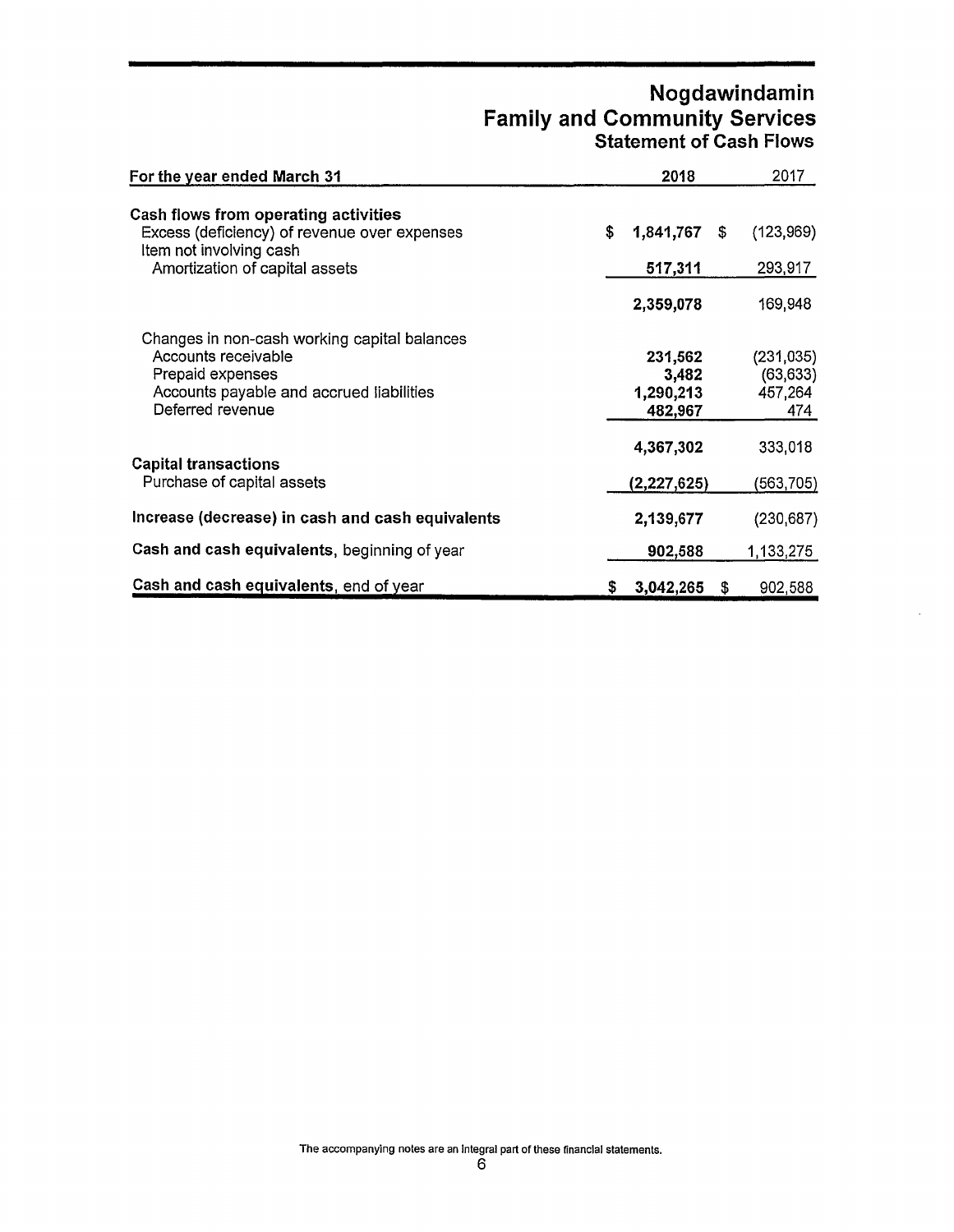# **Nogdawindamin Family and Community Services Notes to Financial Statements**

## **March 31 2018**

# **1. Summary of significant accounting policies**

- **Description of Operations** The Agency was incorporated without share capital in 1990 under the laws of Ontario and is engaged in providing culturally sensitive services to indigenous children and families including being licensed for Alternative Care services from the Ministry of Community and Social Services. Effective April 1, 2004 the Agency is a registered charity with a tax-exempt status under paragraph 149(1)(f) of the Income Tax Act.
- **Basis of Accounting** These financial statements have been prepared in accordance with Canadian public sector accounting standards including the 4200 standards for government not-for-profit organizations.
- **Revenue Recognition** The Agency follows the deferral method of accounting for contributions. Restricted contributions are recognized as revenue in the year in which the related expenses are incurred. Unrestricted contributions are recognized as revenue when received or receivable if the amount to be received can be reasonably estimated and collection is reasonably assured. Fund raising revenue is recognized as it is received. Revenue received in the current period for specific purposes is deferred until the related expenditures are incurred.
- **Revenue Adjustments** The final amount of excess revenue over expenses made with respect to special programs is not determined until the Ministry of Community and Social Services has reviewed the Agency's financial returns. The Agency accounts for any adjustment in the statement of operation in the year in which it occurs.
- **Capital Assets** Capital assets are recorded at cost less accumulated amortization. Amortization, based on the estimated useful life of the asset, is provided by the straight line basis over the following periods:

| Equipment, furniture and fixtures - 10 years |                             |
|----------------------------------------------|-----------------------------|
| Computer software                            | $-3$ years                  |
| Computer hardware                            | $-3 - 5$ years              |
| Leasehold improvements                       | - 5 years                   |
| Signs                                        | $-5$ years                  |
| <b>Buildings</b>                             | $-40$ years                 |
| Automotive                                   | - 5 years, \$5,000 residual |

**Financial Instruments**  Cash is measured at fair value. Accounts receivable and accounts payable are measured at cost or amortized cost. The carrying amount of each of these financial instruments is presented on the statement of financial position.

> Interest attributable to financial instruments are reported in the statement of operations.

> Interest attributable to financial instruments are reported in the statement of operations.

> All financial assets are tested annually for impairment. When financial assets are impaired, impairment losses are recorded in the statement of operations.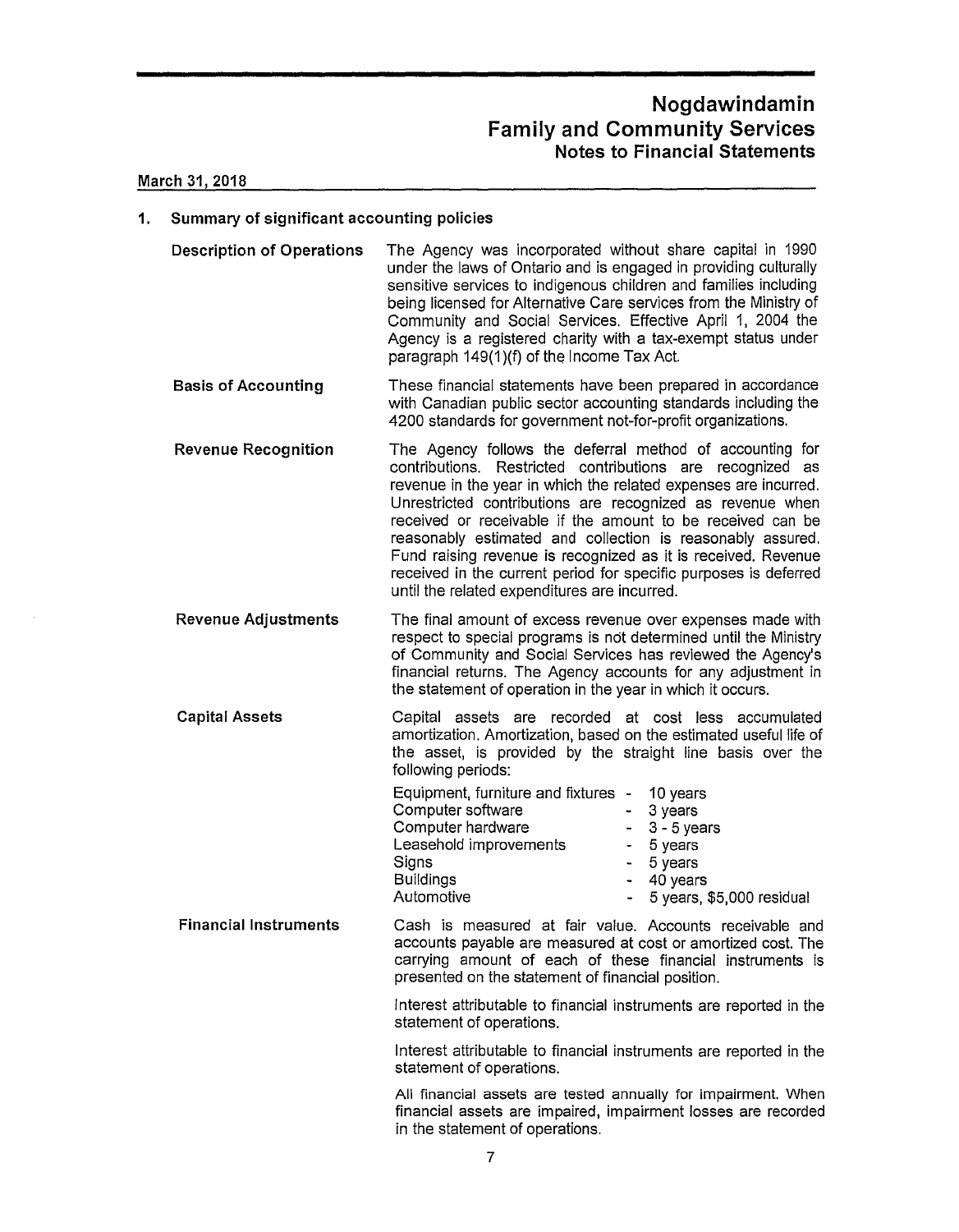#### March 31, 2018

### 1. Summary of significant accounting policies (continued)

Use of Estimates The preparation of financial statements in accordance with Canadian public sector accounting standards requires management to make estimates and assumptions that affect the reported amounts of assets and liabilities at the date of the financial statements, and the reported amounts of revenues and expenses during the reporting period. Actual results could differ from management's best estimates as additional information becomes available in the future.

#### 2. First time adoption

Effective April 1, 2017, the Agency adopted the requirements of the accounting framework, Canadian Public Sector Accounting Standards (PSAS) including the 4200 standards for government not-for-profit organizations. These are the Agency's first financial statements prepared in accordance with this framework. First-time adoption of this basis of accounting had no impact on the Agency's excess revenues over expenses for the year ended March 31, 2017 or on net assets as at April 1, 2016, the date of transition.

There were no exemptions used at the date of transition to Canadian public sector accounting standards.

| Oapilai assels                                                                                                                        |                                                                                    |    | 2017                                                         |    |                                                              |    |                                                            |  |                             |
|---------------------------------------------------------------------------------------------------------------------------------------|------------------------------------------------------------------------------------|----|--------------------------------------------------------------|----|--------------------------------------------------------------|----|------------------------------------------------------------|--|-----------------------------|
|                                                                                                                                       | Cost                                                                               |    | Accumulated<br>Amortization                                  |    |                                                              |    | Cost                                                       |  | Accumulated<br>Amortization |
| <b>Buildings</b><br>Signs<br>Furniture and fixtures<br>Computer hardware<br>Computer software<br>Leasehold improvements<br>Automotive | \$<br>300,000<br>37.301<br>1,501,350<br>1,129,250<br>440,723<br>467,956<br>761,924 | \$ | 11,417<br>431,602<br>730,902<br>332,960<br>80,319<br>118,821 | \$ | 18,551<br>969,378<br>780,249<br>327,690<br>66,647<br>248,363 | \$ | 5,832<br>315,200<br>504,727<br>280,072<br>17,180<br>65,698 |  |                             |
|                                                                                                                                       | 4,638,504                                                                          | \$ | 1,706,021                                                    | \$ | 2,410,878                                                    | S  | 1,188,709                                                  |  |                             |
| Net book value                                                                                                                        |                                                                                    | S  | 2,932,483                                                    |    |                                                              | \$ | 1,222,169                                                  |  |                             |

#### 3. Capital assets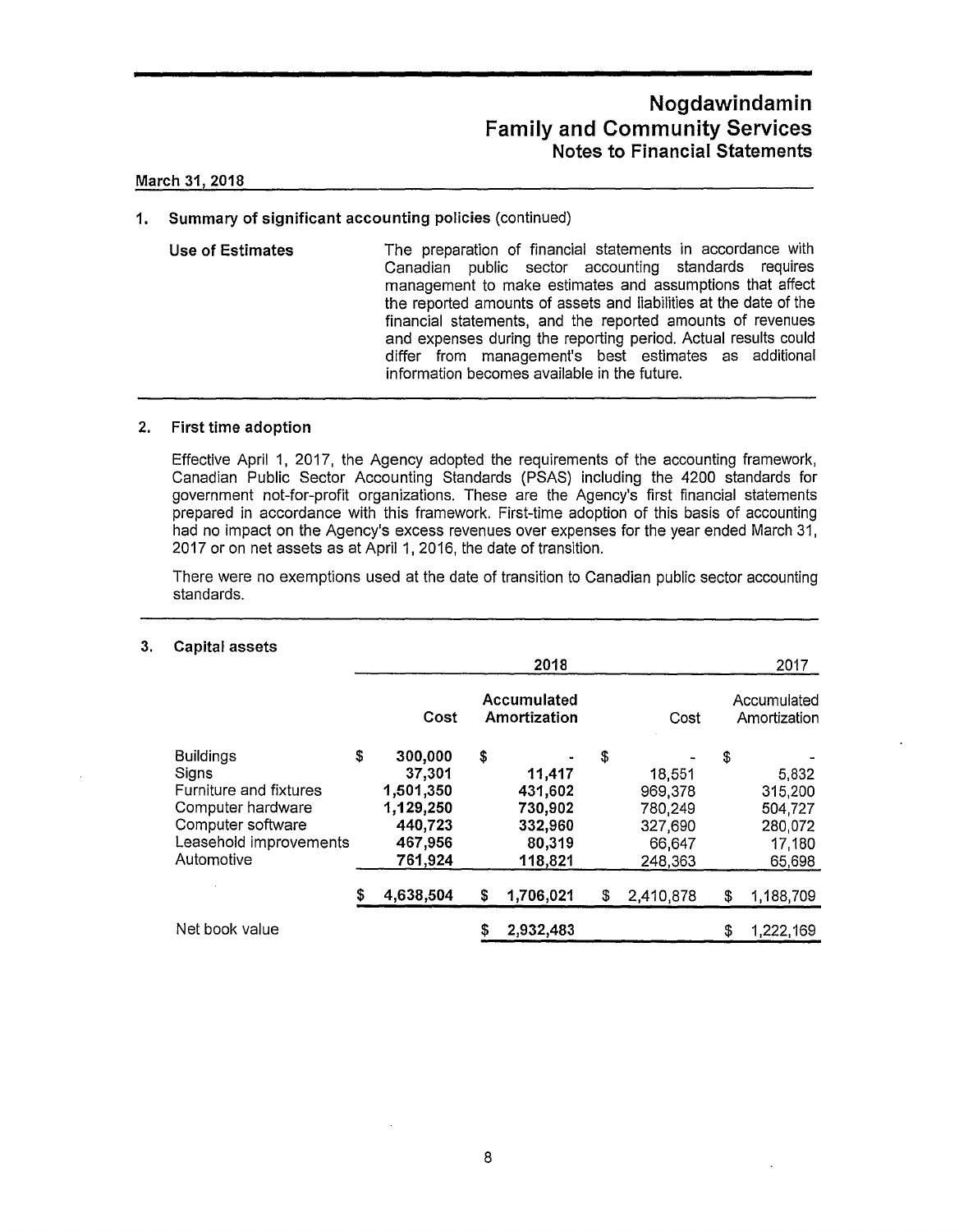## March 31, 2018

## 4. Accounts payable and accrued liabilities

Included in accounts payable and accrued liabilities are the following:

|                                                                                               | 2018                           | 2017                                |
|-----------------------------------------------------------------------------------------------|--------------------------------|-------------------------------------|
| Trade accounts payable and accruals<br>Government remittances payable<br>Accrued vacation pay | 1,990,197<br>88,609<br>244,105 | \$<br>760,200<br>127,502<br>144,996 |
|                                                                                               | 2,322,911                      | \$<br>1,032,698                     |

## 5. Trust accounts

The Agency receives Canada Child Benefit (CCB) payments from the Canada Revenue Agency on behalf of children in their care. Per direction from the Ministry of Children and Youth Services, a portion of the CCB funds are used to establish individual Registered Education Savings Plans (RESPs) on behalf of each child. During the current year, the Agency received payments in the amount of \$105,800 (2017- nil) from the Canada Revenue Agency. As at March 31, 2018 the balance of the individual RESPs amount to \$308,949 (2017- nil) and the Agency has an accounts payable in the amount of \$105,800 (2017- nil) to be deposited to the individuals RESPs.

#### 6. Reserves

|                                                                                           |   | 2018                         |    | 2017              |
|-------------------------------------------------------------------------------------------|---|------------------------------|----|-------------------|
| Alternative care<br>Department of Indigenous Services Canada - CHRT<br>Conference surplus | S | 304,302<br>549,564<br>12,362 | \$ | 623,304<br>12,362 |
|                                                                                           |   | 866,228                      | S  | 635,666           |

# 7. Commitments

The Agency has entered into various lease agreements for vehicles and building rentals for the next five years. Total commitments are as follows:

| 2019 | S | 785,354 |
|------|---|---------|
| 2020 | S | 614.314 |
| 2021 | S | 182,803 |
| 2022 | S | 93,069  |
| 2023 | S | 7,745   |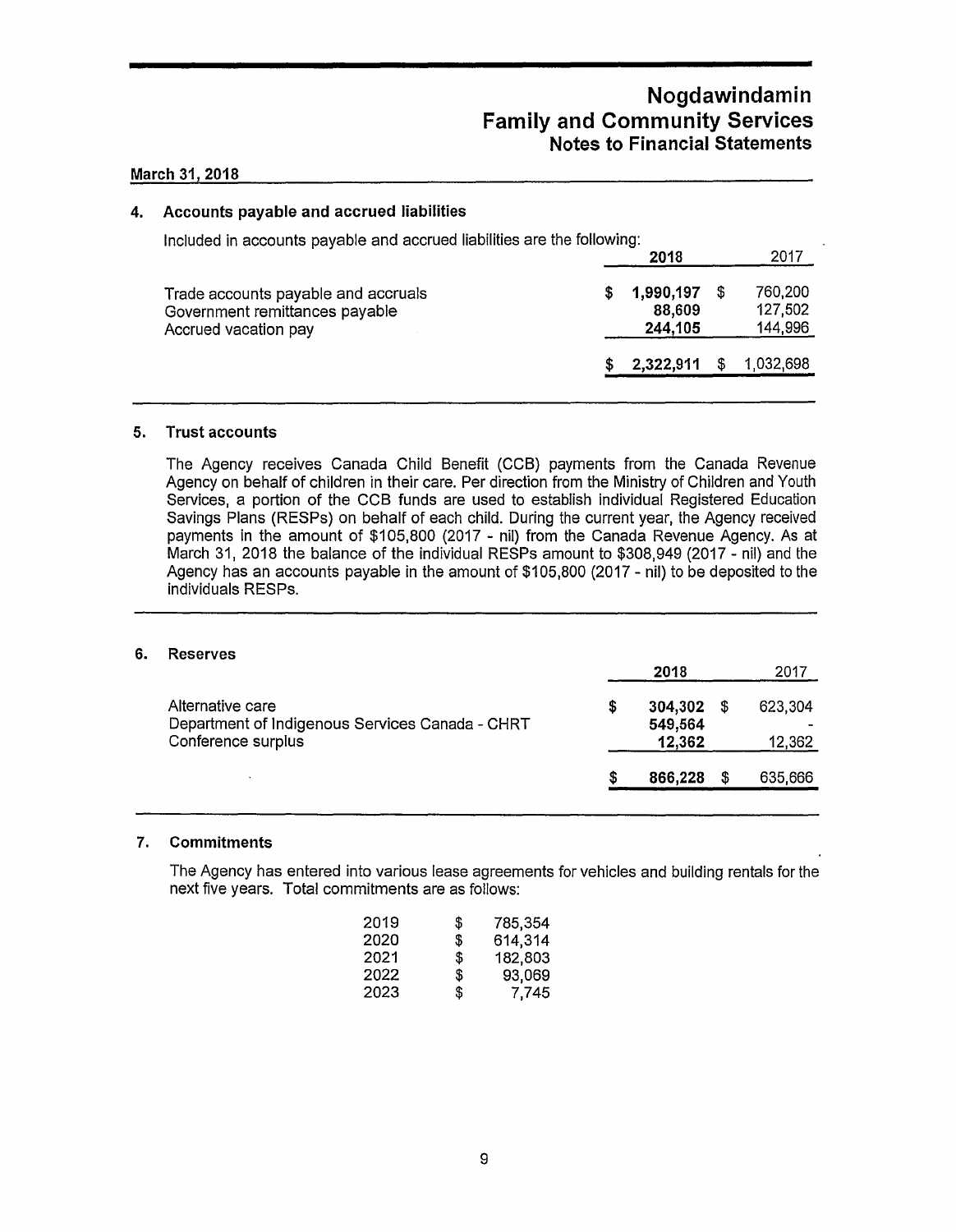# **Nogdawindamin Family and Community Services Notes to Financial Statements**

## **March 31 2018**

### **8. Economic dependence**

Nogdawindamin has a service contract agreement with the Ministry of Community and Social Services. The funds are used by the Agency to administer its operations in accordance with the terms of the agreements.

## **9. Pension plan**

Employees are eligible to participate in a defined contribution pension plan. Employer contributions totaled \$251,987 (2017 - \$162,133) during the current period and were fully expensed.

## **10. Financial instrument risk**

The Agency's management monitors, evaluates and manages the principal risks assumed with the financial instruments on a daily basis. The risks that arise from transacting financial instruments include credit risk and liquidity risk.

## Credit risk

Credit risk arises principally from the Agency's cash and accounts receivable. The cash consists of a bank account and guaranteed investment certificates. The company has deposited the cash with a reputable financial institution, from which management believes the risk of loss to be remote. The Agency is also exposed to credit risk resulting from the possibility that one party to a financial instrument will cause a financial loss for the other party by failing to discharge an obligation.

## Liquidity risk

Liquidity risk arises from the Agency's management of accounts payable and other current liabilities. It is the risk that the Agency will encounter difficulty in meeting its financial obligations as they fall due.

## **11. Designation**

On April 1, 2017 the Agency received full designation by the Ministry to operate as an Indigenous Child and Welfare Authority under the Child and Family Services act.

## **12. Surplus reconciliation**

| Excess of revenue over expenses per the financial statements                        | S | 1,841,767                             |
|-------------------------------------------------------------------------------------|---|---------------------------------------|
| Add: Amortization                                                                   |   | 517,311                               |
| Less: Capital expenditures<br>Change in vacation pay<br><b>Transfer to reserves</b> | S | (2, 227, 625)<br>99,109<br>(230, 562) |
| Excess of revenue over expenses for funding purposes<br>(Total of Schedule 1 and 2) | S |                                       |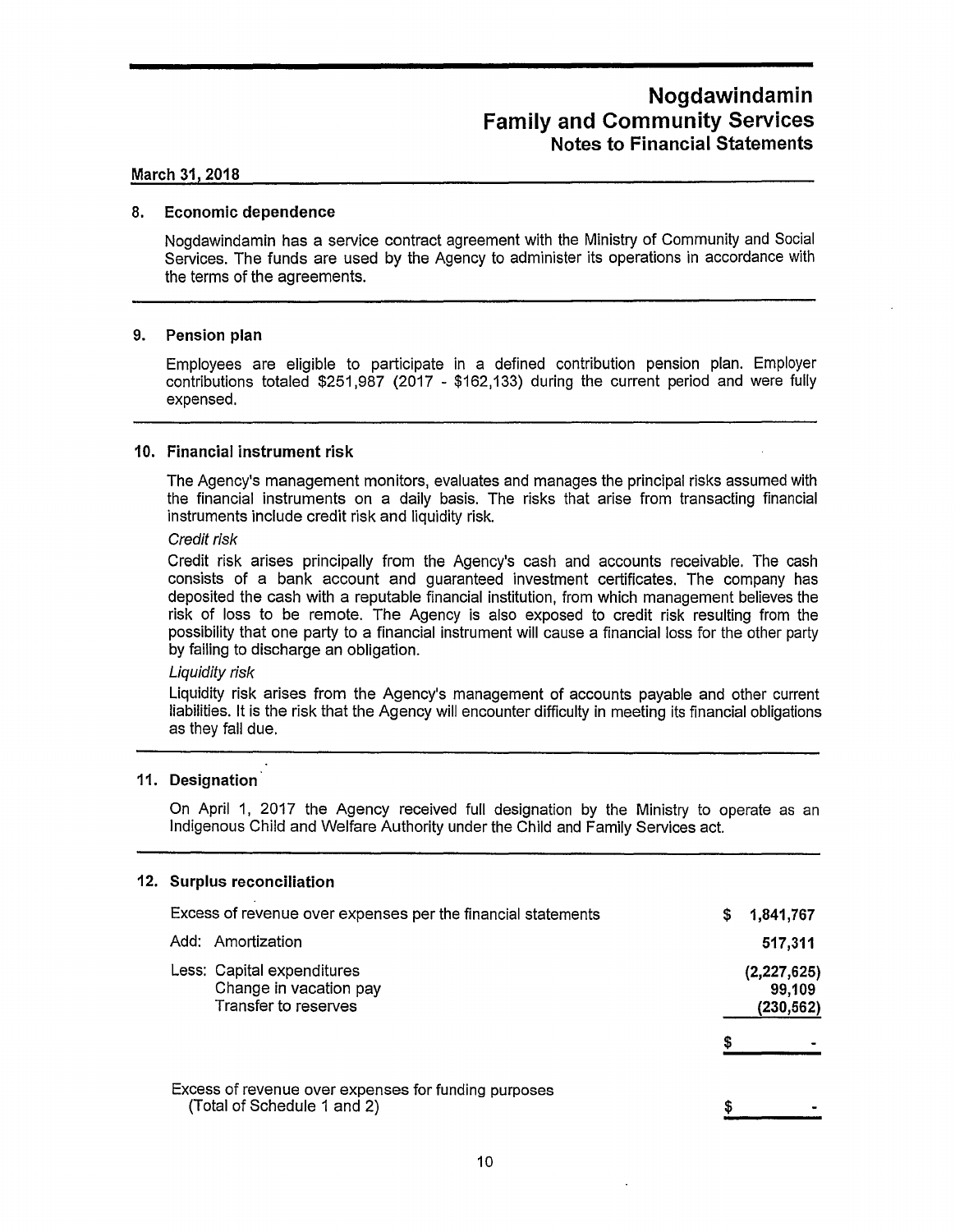# Nogdawindamin Family and Community Services Schedule of Operations for Funding Purposes - Province Schedule 1

# For the year ended March 31, 2018

| Revenue                                                                                      | Prevention      | Child<br>Welfare<br>Capacity | Youth<br>Justice |
|----------------------------------------------------------------------------------------------|-----------------|------------------------------|------------------|
| Ministry of Community and Social Services<br>Department of Indigenous Services Canada - CHRT | \$<br>1,942,721 | \$<br>17,770,268<br>549,564  | \$<br>75,000     |
| Alternative care                                                                             |                 | 618,344                      |                  |
| Children's special allowance                                                                 |                 | 394,365                      |                  |
| Ontario child benefit                                                                        |                 | 1,065                        |                  |
| Disability tax credit                                                                        |                 | 36,855                       |                  |
| Other                                                                                        |                 | 113,934                      |                  |
|                                                                                              | 1,942,721       | 19,484,395                   | 75,000           |
| <b>Expenses</b>                                                                              |                 |                              |                  |
| Administration                                                                               |                 | (54, 414)                    |                  |
| Admission prevention                                                                         |                 | 394,380                      |                  |
| Advertising and promotion                                                                    |                 | 89,237                       | 866              |
| Alternative care appreciation                                                                |                 | 49,717                       |                  |
| Alternative care payments                                                                    |                 | 2,824,123                    |                  |
| Automotive                                                                                   | 4,075           | 126,708                      | 3,501            |
| Bank charges and interest                                                                    |                 | 4,104                        |                  |
| Board and general meeting                                                                    |                 | 47,955                       |                  |
| Capacity development                                                                         |                 | 353,187                      |                  |
| Capital expenditures                                                                         | 16,500          | 1,370,419                    |                  |
| Equipment rental and replacement                                                             |                 | 51,633                       |                  |
| Health and related costs                                                                     |                 | 152,214                      |                  |
| Insurance                                                                                    | 5,619           | 109,660                      | 1,410            |
| Postage, stationary and office supplies                                                      | 64              | 231,989                      | 29               |
| Prevention - Community support                                                               | 669,079         |                              |                  |
| Prevention - Family support                                                                  | 1,082,595       | 2,305,102                    |                  |
| Professional fees                                                                            |                 | 25,696                       |                  |
| Program resources                                                                            |                 | 139,317                      | 34               |
| Purchased services                                                                           |                 | 540,364                      |                  |
| Relocation<br>Rent                                                                           |                 | 3,145                        |                  |
|                                                                                              |                 | 524,780                      |                  |
| Repairs and maintenance<br>Salaries<br>- staff                                               | 2,345           | 176,314                      |                  |
| - on call                                                                                    | 104,868         | 7,480,103                    | 50,376           |
| - benefits                                                                                   |                 | 79,258                       |                  |
| Start-up costs                                                                               | 23,107          | 1,343,701                    | 12,065           |
| Telephone                                                                                    | 960             | 45,598                       |                  |
| Training and recruitment                                                                     | 27,377          | 109,681<br>170,526           | 600<br>535       |
| i ravel                                                                                      | 6,132           | 658,445                      | 5,584            |
|                                                                                              | 1,942,721       | 19,352,942                   | 75,000           |
|                                                                                              |                 | 131,453                      |                  |
| Less change in vacation pay liability                                                        |                 | 99,109                       |                  |
| Transfer to reserve - Department of Indigenous                                               |                 |                              |                  |
| Services Canada - CHRT                                                                       |                 | (549, 564)                   |                  |
| Transfer from reserve - Alternative care                                                     |                 | 319,002                      |                  |
| Surplus, for the year                                                                        | \$              | \$                           |                  |
|                                                                                              |                 |                              |                  |